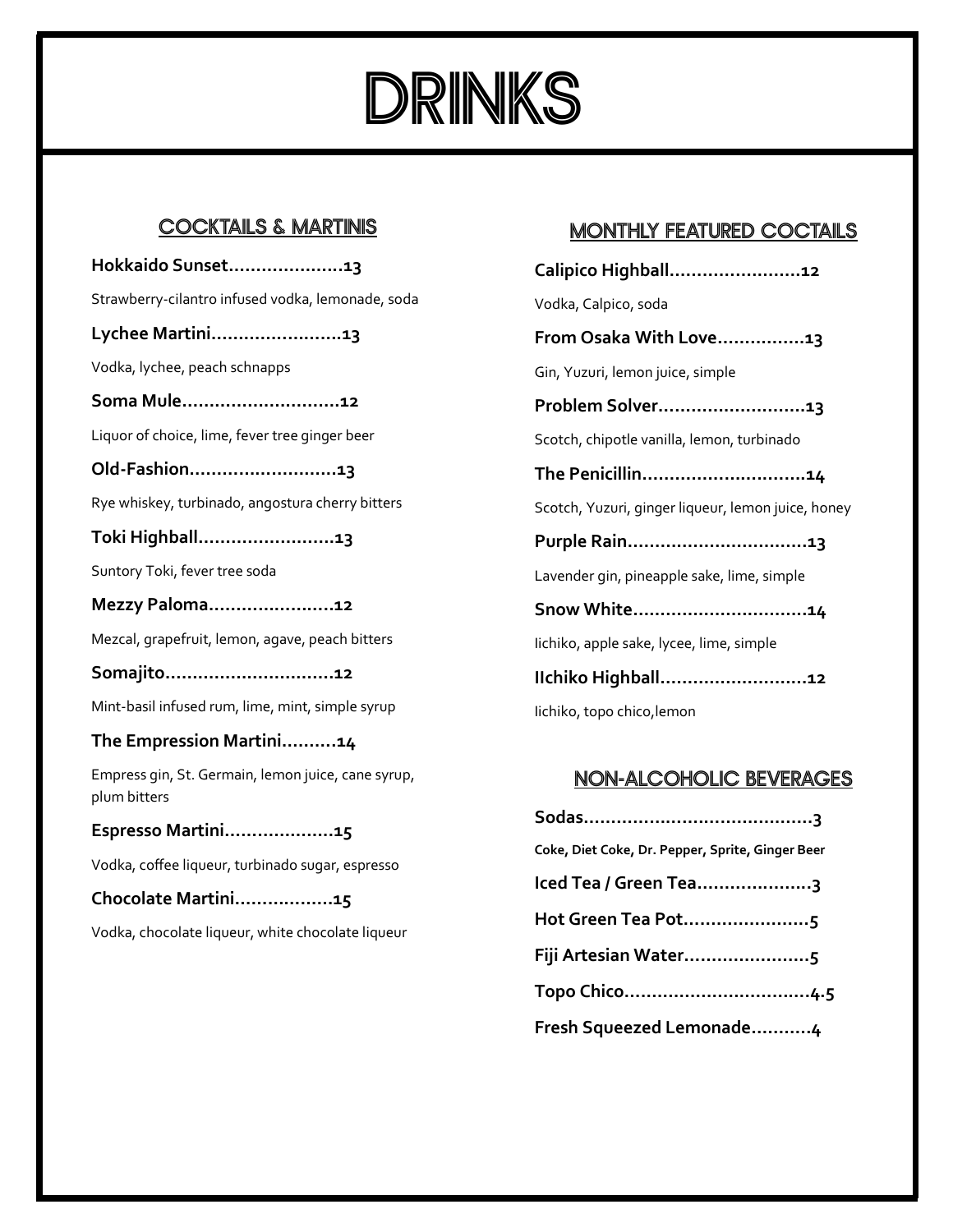# WINES & BEERS

## **BUBBLES**

| Le Grand Courtage Brut14    |
|-----------------------------|
| France (187 mL bottle)      |
| Mossolino, Moscato d'Asti24 |
| Italy (375 mL bottle)       |

## WHITES BY THE GLASS

| Natura Organic Sauvignon Blanc      |
|-------------------------------------|
|                                     |
| J. de Villebois Sancerre            |
| Loire, France15/60                  |
| Il Gufino Pinot Grigio              |
| Friuli-Venezia, Italy10/39          |
| <b>Terlan Pinot Grigio</b>          |
| Alto Adige, Italy13/52              |
| Donatti, Sisters Forever Chardonnay |
| Central Coast10/39                  |
| <b>Hartford Court Chardonnay</b>    |
| Russian River Valley17/68           |
| <b>Trefethen Riesling</b>           |
| Napa Valley, CA12/48                |

## ROSES BY THE GLASS

| <b>Le Charmel Rose</b>        |  |  |
|-------------------------------|--|--|
| Provence, France10/39         |  |  |
| <b>Chateau Peyrassol Rose</b> |  |  |
| Provence, France14/60         |  |  |

## RED BY THE GLASS

| Quest Cellars Cabernet Sauvignon |
|----------------------------------|
| Paso Robles, CA11/42             |
| Juggernaut Cabernet Sauvignon    |
| Alexander Valley, CA12/46        |
| <b>Carmel Road Pinot Noir</b>    |
| Monterrey County, CA11/43        |
| Aniello Pinot Noir               |
| Riverside Estate, Patagonia12/46 |
| Tercos Malbac                    |
| Mendoza, Argentina10/39          |
| Domaine de Cristia               |
|                                  |
|                                  |

## **BEERS**

| Asahi Super Dry Draft7 |  |
|------------------------|--|
| Asahi Super Dry Can6   |  |
| Asahi Black 8          |  |
|                        |  |
| Kirin Ichiban6         |  |
| Sapporo Premium6       |  |
| Sapporo Reserve7       |  |
| St. Arnold Seasonal6   |  |
| Hitachino White Ale10  |  |
| Hitachino Red Rice10   |  |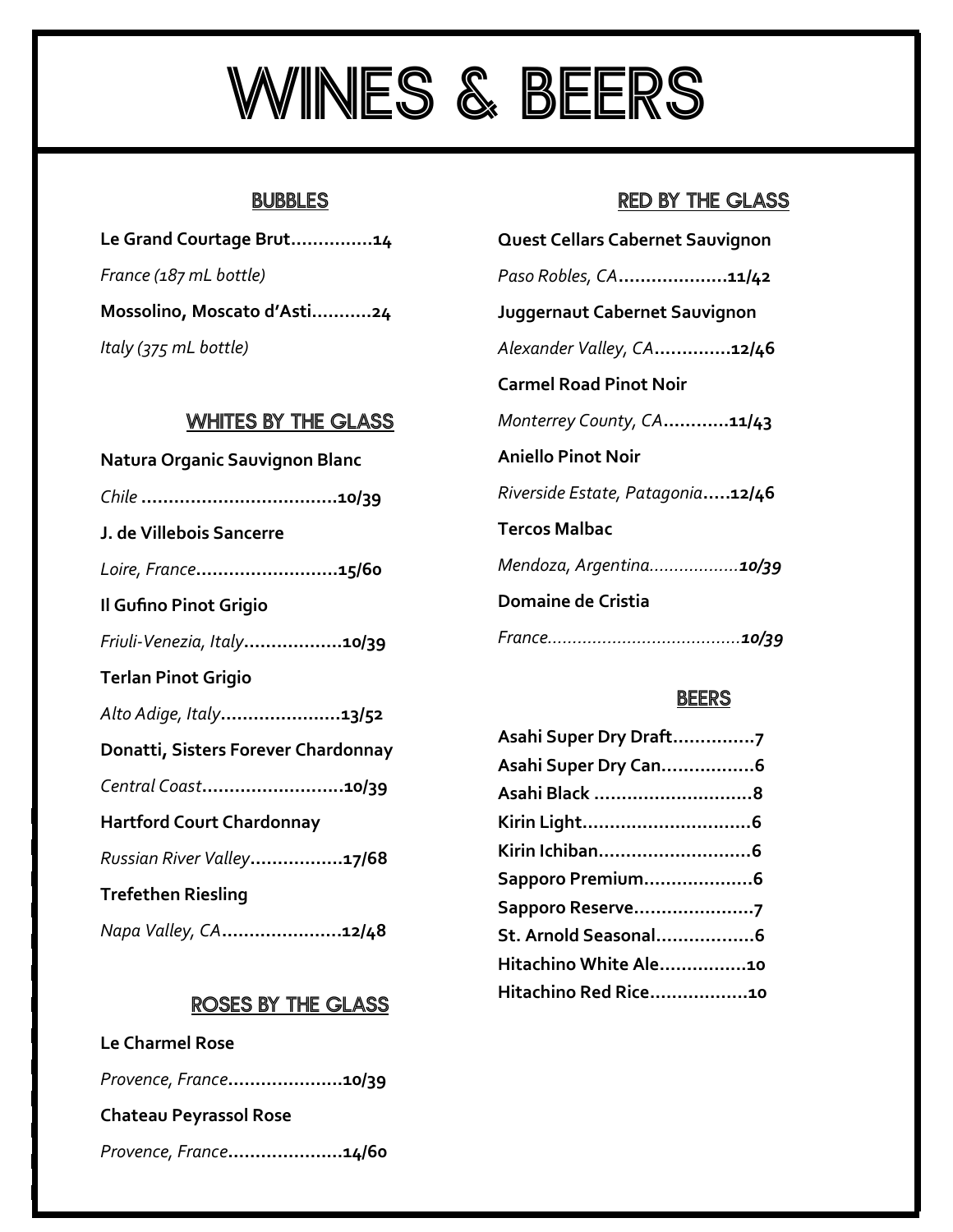# WINE LIST

## **BUBBLES**

| Ruggeri Prosecco Argeo Brut      |
|----------------------------------|
| Veneto, Italy55                  |
| Ruggeri Prosecco Brut Argeo Rose |
|                                  |

## SAUVIGNON BLANCS & PINOT GRIGIOS

| Natura Organic Sauvignon Blanc       |
|--------------------------------------|
|                                      |
| <b>Ancient Peaks Sauvignon Blanc</b> |
|                                      |
| J. de Villebois Sancerre             |
|                                      |
| <b>Emmolo Sauvignon Blanc</b>        |
| Napa County, CA58                    |
| Domaine Jean Claude Dagueneau        |
| Pouilly-Fume, FR65                   |
| Il Gufino Pinot Grigio               |
| Friuli-Venezia, Italy39              |
| <b>Terlan Pinot Grigio</b>           |
| Alto Adige, Italy52                  |
| <b>Andrian Pinot Grigio</b>          |
|                                      |

## **CHARDONNAY**

| Donatti, Sisters Forever            |
|-------------------------------------|
|                                     |
| Michael Pozzan, Annabella           |
|                                     |
| Sequoia Grove                       |
|                                     |
| Alexana, Terroir Series             |
| Willamette Valley, OR55             |
| <b>Domaine des Malandes Chablis</b> |
|                                     |
| <b>Mount Eden Vineyards</b>         |
|                                     |
| <b>Hartford Court Chardonnay</b>    |
| Russian River Valley, CA68          |

## **OTHER WHITES**

# **Trefethen Riesling** *Napa Valley, CA***…………………………...48**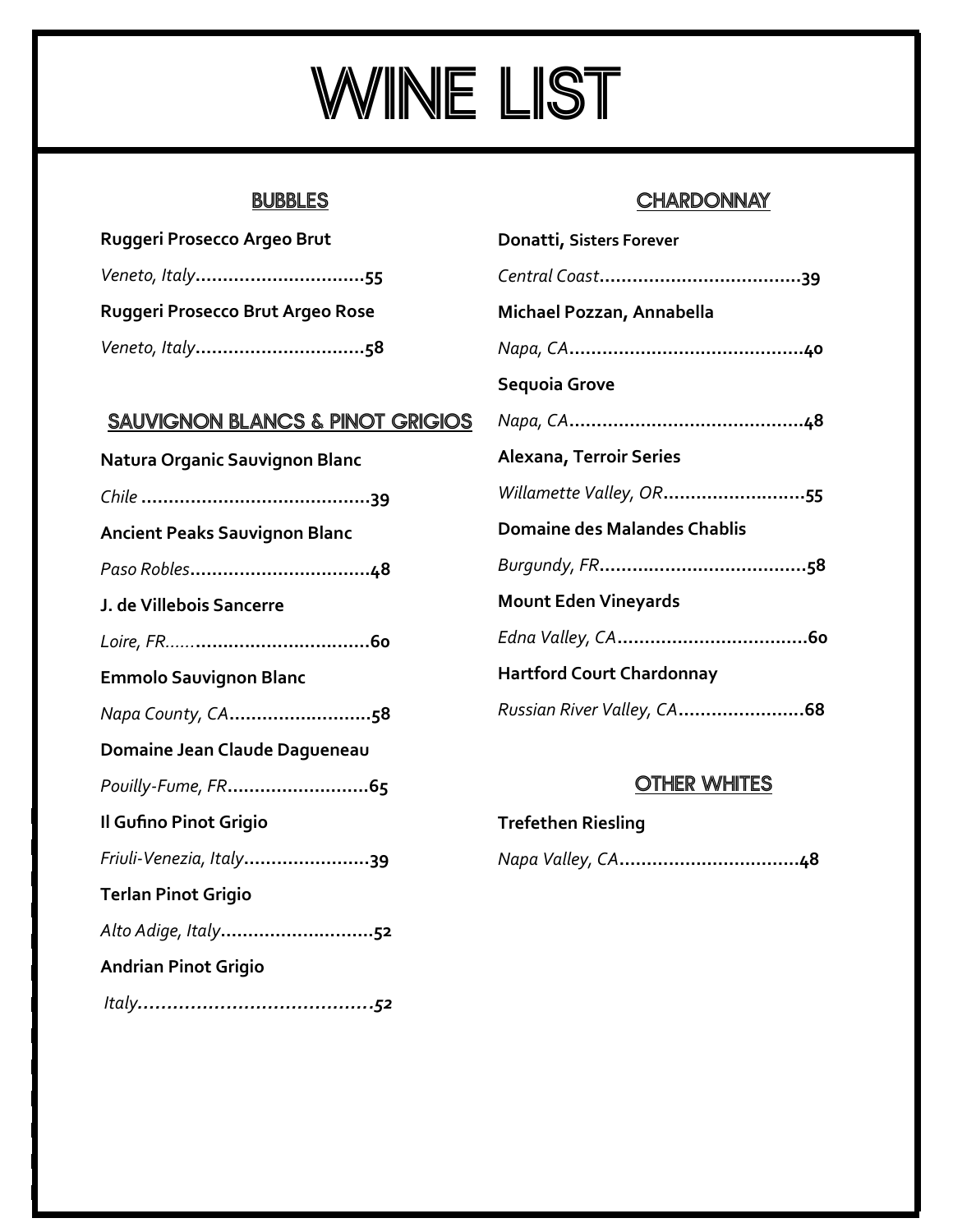# WINE LIST

# PINOT NOIR

| <b>Carmel Road Pinot Noir</b> |
|-------------------------------|
| Monterrey County, CA43        |
| <b>Aniello Pinot Noir</b>     |
| Riverside Estate, Patagonia46 |
| <b>Three Otters</b>           |
| Willamette Valley, CA50       |
| <b>Saffron Fields</b>         |
|                               |
| Etude                         |
|                               |
| <b>Ponzi Vineyards</b>        |
|                               |
| <b>Penner Ash</b>             |
|                               |
| Golden Eye                    |
| Anderson Valley, CA130        |

## **MERLOT**

| PlumpJack |  |
|-----------|--|
|           |  |

## CABERNET SAUVIGNON

| Quest                  |
|------------------------|
|                        |
| Juggernaut             |
| Alexander Valley, CA48 |
| Tom Eddy "Elodian"     |
|                        |
| Chateau Montelena      |
|                        |
| Inglenook              |
|                        |
| Sequoia Grove          |
|                        |

## OTHER REDS

| <b>Monte Damaio</b>                    |
|----------------------------------------|
|                                        |
| <b>Seghesio Zinfandel</b>              |
|                                        |
| La Magia Rosso di Montalcino           |
|                                        |
| <b>Caymus Suisun Grand Durif</b>       |
|                                        |
| <b>Mullan Road Cellars</b>             |
| Columbia Valley, WA85                  |
| Castello Banfi, Brunello do Montalcino |
| Sangiovese, Italy140                   |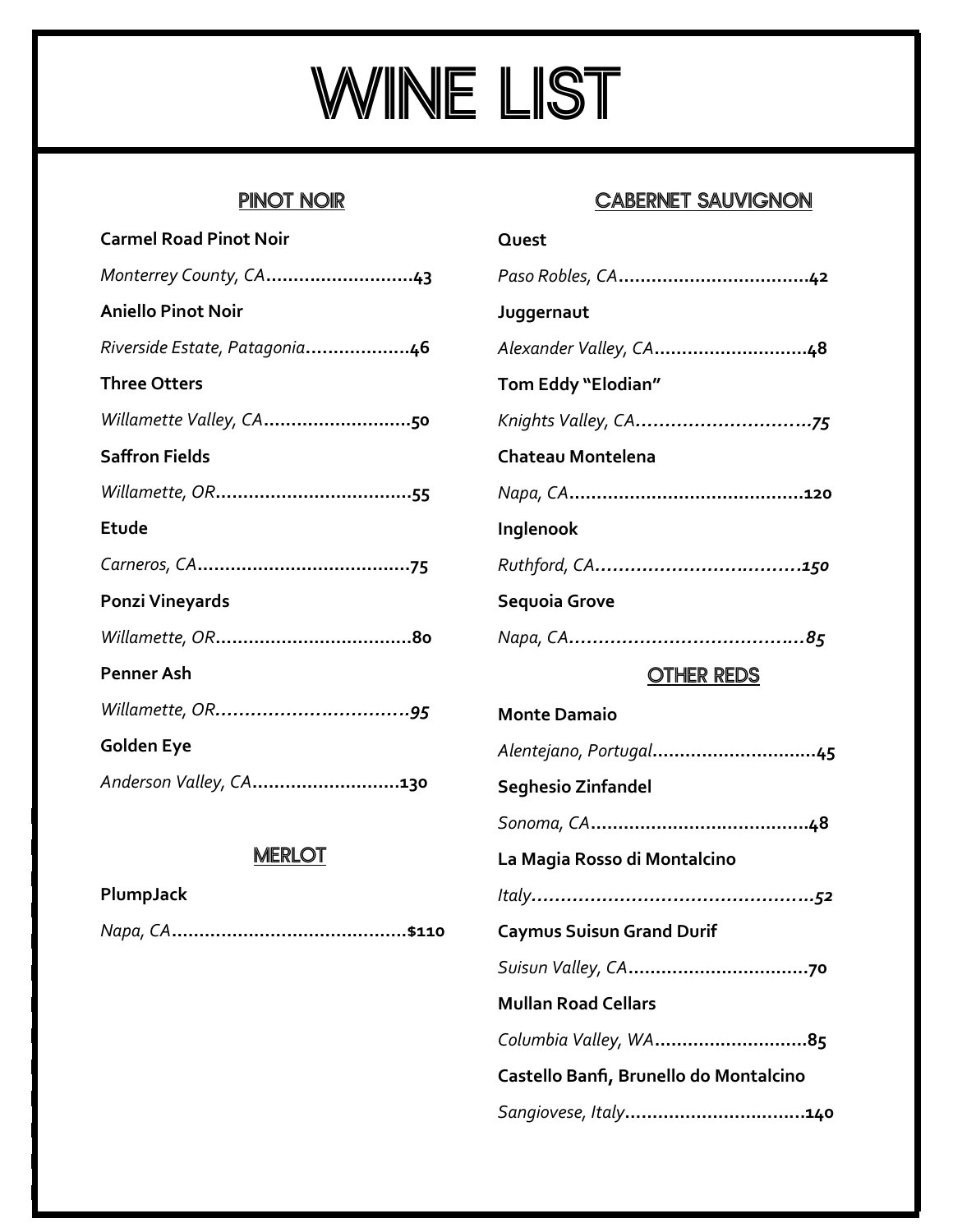

## HOT SAKE

**House Hot Sake** *(8 oz)* **………….……….….…..8**

**Premium Kirinzan Classic** *(10 oz)***…………….15** *(Hot / Cold)* light bodied, dry, hazelnut, toasted rice

**Premium Nakagawa Pure Grain** *(10 oz)***…….17** *(Hot / Cold)* full bodied, dry, honey, spicy sweetness

## SPECIALTY COLD SAKE

**Hana Fuji Apple Sake** *(375 mL)***….…….....…...24** *USA: (8% ABV)* clean, refreshing, dry finish

**Hana Lychee Sake** *(375 mL)***………..…..…..….24** *USA: (8% ABV)* refreshing, subtly sweet

**Hana Pineapple Sake** *(375ml)***………………..24** *USA:(8%ABV)* refreshing, lightly sweet

**Tamayura "Rhytmic" Sparkling Sake** *(300mL)***...35** *JAPAN: (8% ABV)* refreshing, tart, grapefruit

**Kamoizumi Kome Kome "Happy Bride"…..55** *JAPAN: (8% ABV) (500mL)* mildly tart, sweet, apples, riesling style dessert sake

## NIGORI

**Miyashita Honjozo "Sacred Mist"**  Okayama: balanced, pear, melon, subtly sweet

*300 mL* **30**  SMV -5 | A: 1| P: 70% | 15.8% ABV

**"White Silk" Kiki-Masamune**  Kinushiro: semi- sweet,soft, silky, rich *500 mL* **35** SMV -10 | A: 1.5 | P: 65% | 10% ABV

**Rihaku Dreamy Clouds**  Shimane: bright, lean, dry for a nigori *300 mL* **35** |*720 mL* **70** SMV +3 | A: 1.6 | P: 59% | 15.6% ABV

**Hakutsuru "Sayuri"**  Hyogo: smooth, fruity, floral *300mL* **25** SMV –11 | A: 1.6| P: 70% | 12.5% ABV

**Dassai 45** Yamaguchi: semi-dry, semi-sweet, light *300 mL* **40**  SMV +3 | A: 1.4 | P: 59% | 15.6% ABV

SMV: Sake Meter Value. (+) higher is dry, (-) lower is sweet A: Acidity. 2 is rich and crisp, 1 is light and mellow  $\underline{P}$ : Polish. The amount of each rice grain remaining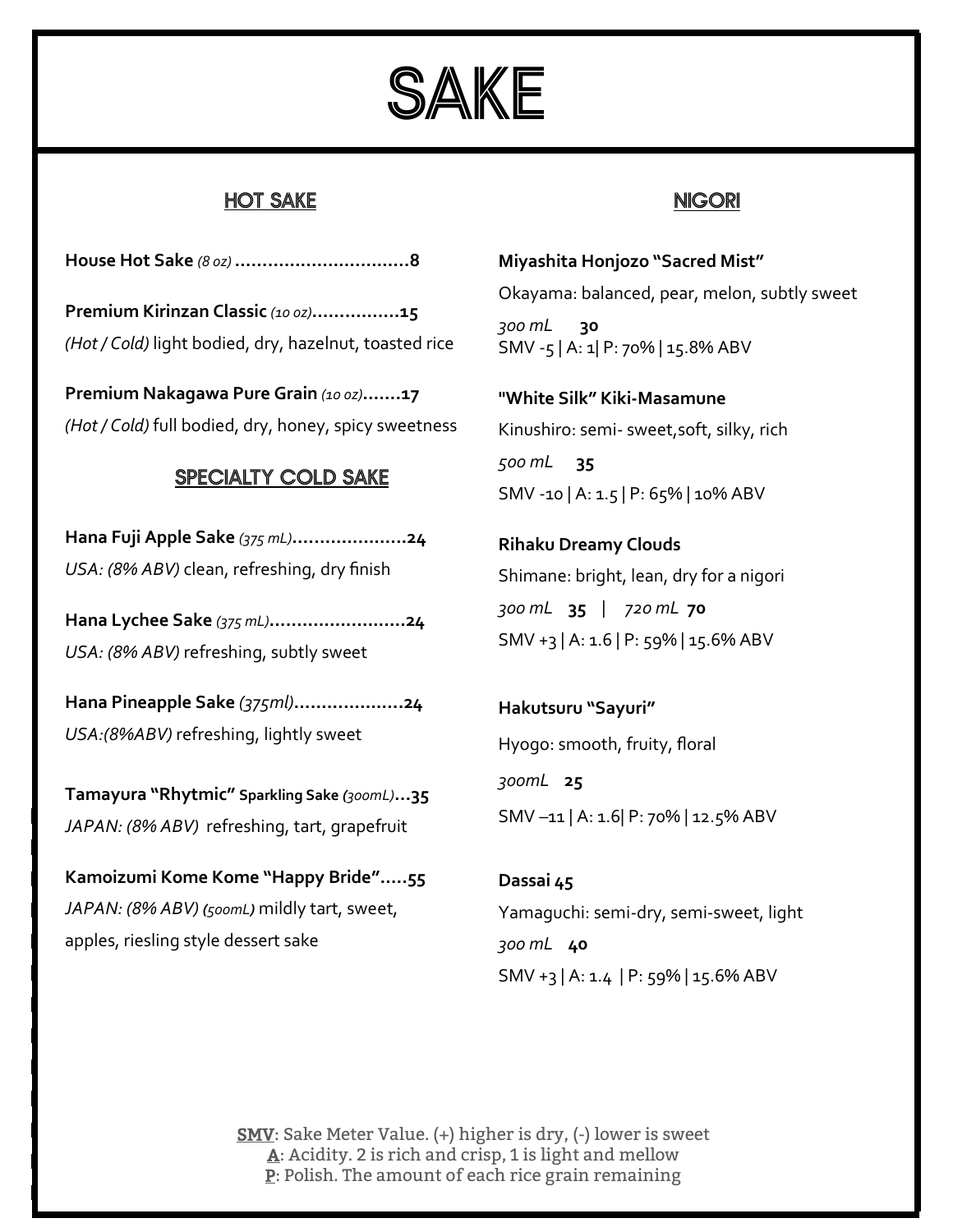

## JUNMAI / JUNMAI GINJO

**Nakagawa Pure Grain**  Tottori: full-bodied, dry, hint of spicy sweetness *(10 oz craft)* **17** SMV +4 | A: 1.5 | P: 65% | 15% ABV

**Ozeki 'Yamadanishiki'**  Hyogo: clean, refreshing, dry finish *300 mL* **25** | *720 mL* **50** SMV +3 | A: 1.8 | P: 70% | 14.0% ABV

**Shimizu-No-Mai 'Pure Dawn'** Akita: pear, soft-sweet dry finish. *300 mL* **30** SMV +3 | A: 1.6 | P: 55% | 15.5% ABV

**Yuki No Bosha 'Cabin in the Snow'** Akita: bright, lemon, strawberry, white flowers *300 mL* **45** SMV +1.5 | A: 1.9 | P: 50% | 16% ABV

**Kikusui Junmai Ginjo** Niigata: Smooth, medium bodied, mandarin oranges *300 mL* **36** |*720 mL* **75** SMV +2 | A: 1.4 | P: 55% | 15% ABV

#### **Dewazakura "Oka" Cherry Bouquet**

Yamagata: Clean, refreshing, cherry blossoms, fruity, pear, melon *720 mL* **85**

SMV +5 | A: 1.2 | P: 50% | 15.5% ABV

### HONJOZO

**Ozeki 'Karatamba' Dry Wave** Hyogo: fruity, smooth dry finish *300 mL* **25** | *720 mL* **50** SMV +7 | A: 1.4 | P: 70% | 15.0% ABV

**Kirin- Zan Classic** Niigata: dry, light body, slightly acidic *720mL* **40** SMV +6 | A: 1.3 | P: 65% | 15.4% ABV

**Kitsukura Honjozo Taru**  Kanto: cedar barrel aged, refreshing, earthy *720mL* **65** SMV +4 | A: 1.5 | P: 59% | 15.5% ABV

SMV: Sake Meter Value. (+) higher is dry, (-) lower is sweet A: Acidity. 2 is rich and crisp, 1 is light and mellow  $\underline{P}$ : Polish. The amount of each rice grain remaining